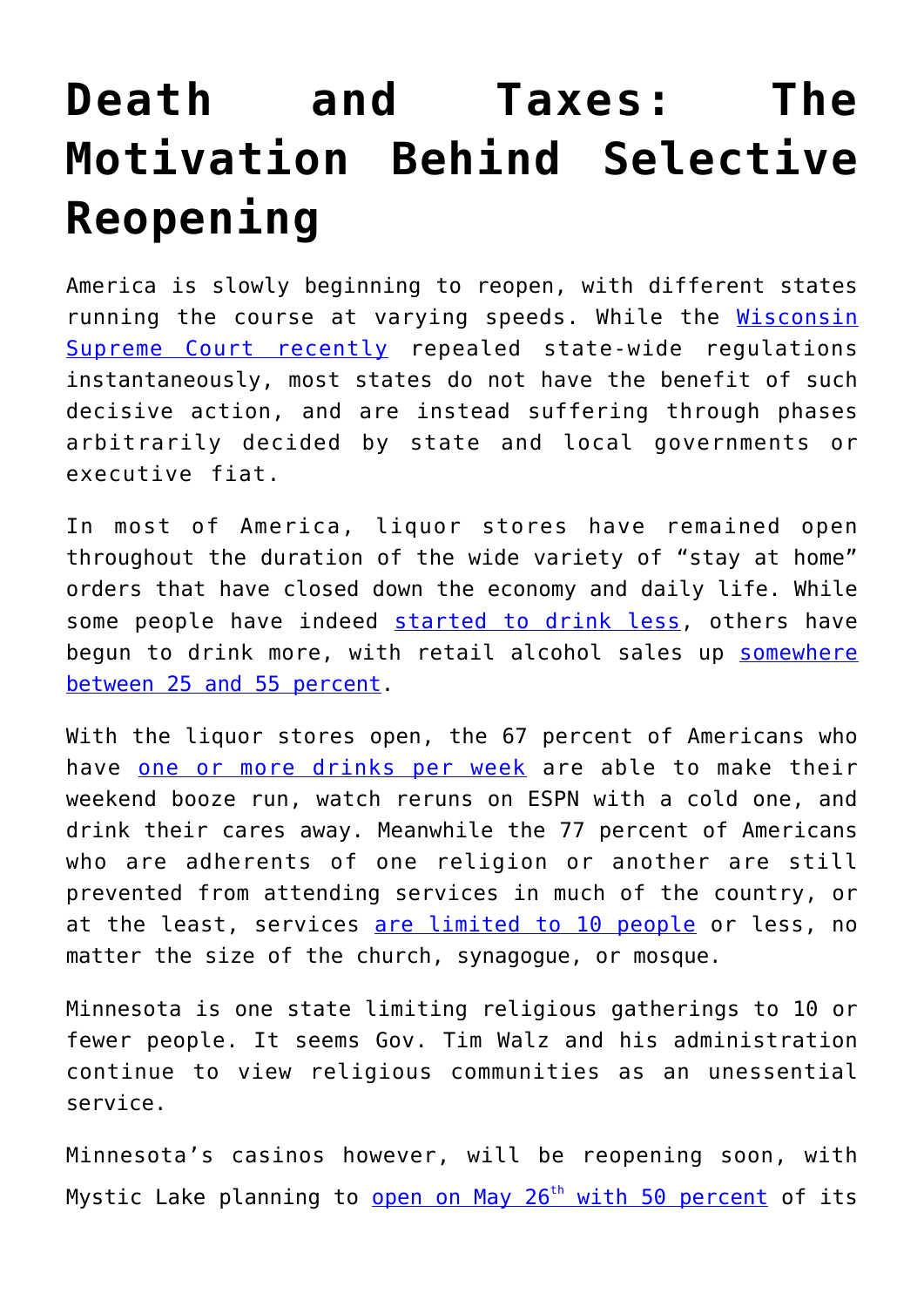chairs removed to provide social distancing space. Minnesota's [malls and retailers](https://www.mprnews.org/story/2020/05/14/what-you-need-to-know-about-minnesotas-stay-safe-order) are also now allowed to be open at 50 percent capacity.

Meanwhile, the Archdiocese of St. Paul and Minneapolis had been hoping to open churches [at just 33 percent of their](https://www.archspm.org/letter-from-archbishop-hebda-to-faithful-following-extension-of-governors-stay-at-home-order/) [normal capacities.](https://www.archspm.org/letter-from-archbishop-hebda-to-faithful-following-extension-of-governors-stay-at-home-order/)

So why would the government tolerate liquor stores operating without capacity limits during the worst part of the government shut down? Why are casinos allowed to operate at 50 percent capacity, but churches are not allowed to open their doors for a smaller percentage?

In November 1789 – a few months after the U.S. Constitution took effect – Benjamin Franklin [wrote a letter](https://archive.org/stream/writingsofbenjam10franuoft/writingsofbenjam10franuoft_djvu.txt) to his friend the French physicist Jean-Baptiste Le Roy. In it, Franklin stated that "Our new Constitution is now established, and has an appearance that promises permanency; but in this world nothing can be said to be certain, except death and taxes."

Death and taxes will remain certainties in the midst of the coronavirus pandemic, yet the guarantees of the Constitution are appearing much less so than they were a few months ago. Will the government continue to put their own monetary gain over the lives and rights of the citizenry? Or will Americans cling more dearly to the rights they have because they now see them threatened?

It seems curious that the state would be eager to protect fictional rights such as the right to drink, the right to gamble, and the right to shop in person  $-$  [we've been quite](https://www.cnbc.com/2020/04/19/coronavirus-what-americans-are-buying-online-while-in-quarantine.html) [able and willing to shop online](https://www.cnbc.com/2020/04/19/coronavirus-what-americans-are-buying-online-while-in-quarantine.html) during quarantine – while ignoring the real rights of Americans to peaceably assemble and to freely exercise their religious beliefs. Yet it makes perfect sense from a revenue-based perspective.

With regard to casinos, all gambling winnings are subject to Minnesota's income tax, which ranges from 5.35 to 9.85